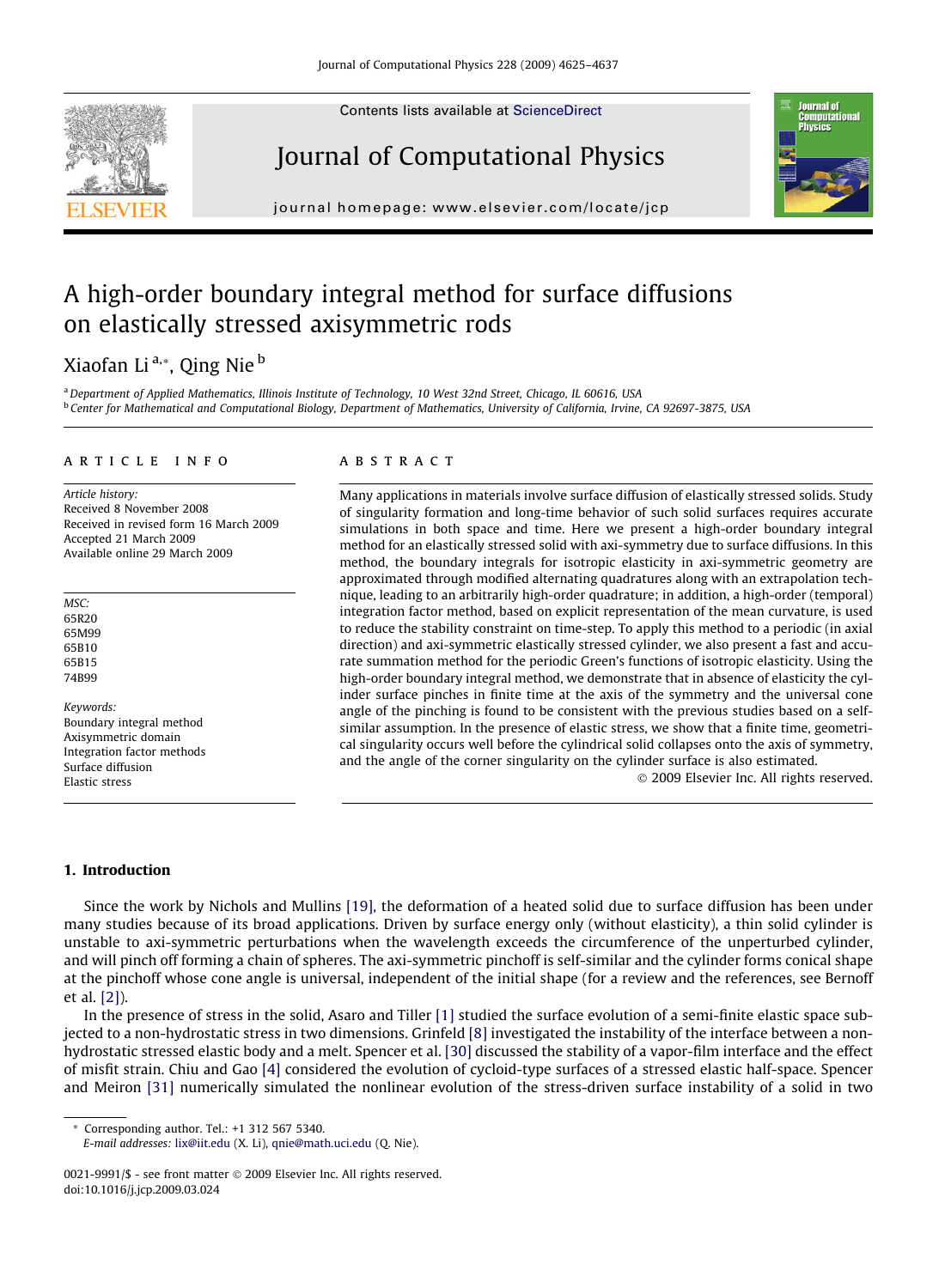<span id="page-1-0"></span>dimensions. Panat et al. [\[22\]](#page-12-0) studied the growth of surface perturbations induced by surface diffusion and bulk diffusion in a stressed solid.

For an axisymmetric solid, the linear stability analysis in Colin et al. [\[5\]](#page-12-0) and Kirill et al. [\[14\]](#page-12-0) and the numerical simulation of the fully nonlinear evolution of an axisymmetric cylinder in Li and Nie [\[17\]](#page-12-0) demonstrated that the system develops shortwavelength instability when the applied stress is beyond a critical value. To study whether the instability leads to pinchoff or development of geometrical singularities in finite time, accurate calculations of the interface curvature, the elasticity energy and the temporal dynamics are needed.

The boundary integral method, which reduces the boundary value problems to a system of integral equations on the surface (or a curve), is particularly convenient and efficient for boundary value problems where Green's functions are known. In two dimensions, state-of-art spectrally accurate boundary integral methods have been developed for a wide variety of applications (for a review, see [\[11\]](#page-12-0)). In axisymmetric domains, for systems with static boundaries, low-order methods have long been used for elasticity [\[13,18,6\]](#page-12-0); for moving interface problems, the integral calculation is usually of low order in Stokes flows (e.g., [\[23,32\]\)](#page-12-0) which have integral kernels similar to the isotropic elasticity; and, the integral calculations can be high-order (or adaptive) in potential flows because the singular kernels have relatively simple form [\[21,20\].](#page-12-0) The complex singularity forms of the axisymmetric Green's functions in the boundary integral equation of the elasticity or Stokes flows (for example, the two types of singularities,  $1/r$  and ln r, cannot be explicitly separated from the kernels) prevents direct applications of any existing high-order integral quadratures. For general smooth boundaries in three dimensions, a high-order boundary integral method for elliptic boundary value problems is presented in Ying et al. [\[34\].](#page-12-0)

In this paper, to solve boundary integral equations for isotropic elasticity equations in axisymmetric settings, we apply a modified alternating point quadrature along with Richardson extrapolations to obtain a series of quadratures that can be of any odd orders. Furthermore, when the Green's functions are periodic in the axial direction, the evaluation of kernels usually dominates the overall simulation. To overcome this, we present a fast and accurate evaluation algorithm for the kernels using asymptotic expansions of the summations in terms of the number of summation periods and applying a recursive extrapolation technique.

In addition, the evolution equation involves a fourth-order derivative term due to the surface diffusion, yielding a severe numerical stability constraint on the size of time-steps when explicit temporal schemes are applied. On the other hand, any fully implicit schemes are computationally expensive as it is necessary to solve a large nonlinear system at each time step. In this paper, we present a high-order temporal scheme for interfaces in axisymmetric geometry based on the local decomposition technique and integration factor methods [\[10,25\]](#page-12-0). In this method, the fourth derivative term is integrated (in time) explicitly such that the constraint on the time-step is reduced significantly without increasing any computational cost.

With high-order accuracy in both space and time for the boundary integral method, we are able to study singularity formation for an elastically stressed periodic cylinder. Through direct numerical simulations, we find that in absence of elasticity the cylinder surface pinches at the axis of symmetry in a finite time, and the form of singularity is consistent with a previous study based on assumption of self-similarity of interface near pinchoff [\[2\].](#page-12-0) In presence of elasticity, our numerical simulations show that the cylinder surface develops a corner singularity in a finite time before it collapses onto the line of symmetry.

The paper is organized as follows: In Section 2, we present the governing equations of the system in which the stressed solid is periodic in axial direction and subject to uni-axial stress. In Section 3, we derive the boundary integral formulations of the system. In Section 4, we present detailed description of the numerical methods. In Section 5, we investigate the nonlinear evolution of the stressed cylinder and the singularity formation of the surface using the developed numerical methods.

# 2. Governing equations

Consider the deformation of an infinite, axisymmetric cylinder  $\Omega$  induced by surface diffusion. The solid is periodic along the axis of symmetry, as illustrated in [Fig. 1.](#page-2-0) The surface of the cylinder, denoted by its cross section in the  $(x, y)$ -plane  $\mathbf{x}(\alpha, t)$ , evolves to minimize the sum of the surface energy and elastic energy [\(\[14\]](#page-12-0) and references therein) through

$$
\frac{\partial \mathbf{x}}{\partial t} \cdot \mathbf{n} \equiv \nu_n = \nabla_s^2 (\beta g^{el} - \kappa), \tag{1}
$$

where **n** is the unit vector normal to the surface,  $g^{el}$  is the elastic energy density, the dimensionless parameter  $\beta$  measures the relative strength of the elastic energy over the surface energy, and  $\kappa=\nabla_s\cdot{\bf n}$  is the sum of the principle curvatures. Both  $g^{e}$ and  $\beta$  will be defined below.

The stress in the solid due to an external force with magnitude  $F$  along the x-axis, the axis of axi-symmetry, satisfies  $\int_{\Omega_{\epsilon}} t dA = F e_1$ , where  $\Omega_{\epsilon}$  is any cross section of the solid with a plane perpendicular to x-axis, t is the traction and  ${\bf e}_1=(1,0,0)$  is the unit vector along x-axis. The solid is at mechanical equilibrium in absence of body forces,  ${\bf V}\cdot{\bf \sigma}={\bf 0}$ , where  $\sigma$  denotes the stress tensor. The surface of the cylinder satisfies the traction-free condition, i.e.  $t = 0$  on  $\partial\Omega$ . The relation between the stress and strain tensors follows Hooke's law for isotropic elasticity, i.e.  $\sigma_{ij}=2\mu\epsilon_{ij}+\lambda\epsilon_{kk}\delta_{ij}$ , where  $\mu$  and  $\lambda$  are the Lamé constants. Einstein summation notation is assumed in this study. The periodic boundary conditions require  $u(x + L_p e_1) - u(x) = Ue_1$  and  $t(x + L_p e_1) + t(x) = 0$  for any x in the solid, where U is a constant determined through F and  $L_P$  is the length of one period. Given F or U, the displacement **u** on the interface  $\partial\Omega$  is calculated by solving the elasticity equations. Then, the elastic energy density  $g^{el}=\frac{1}{2}\sigma\cdot\epsilon$  can be computed using a local coordinate transformation [\[12,27\].](#page-12-0)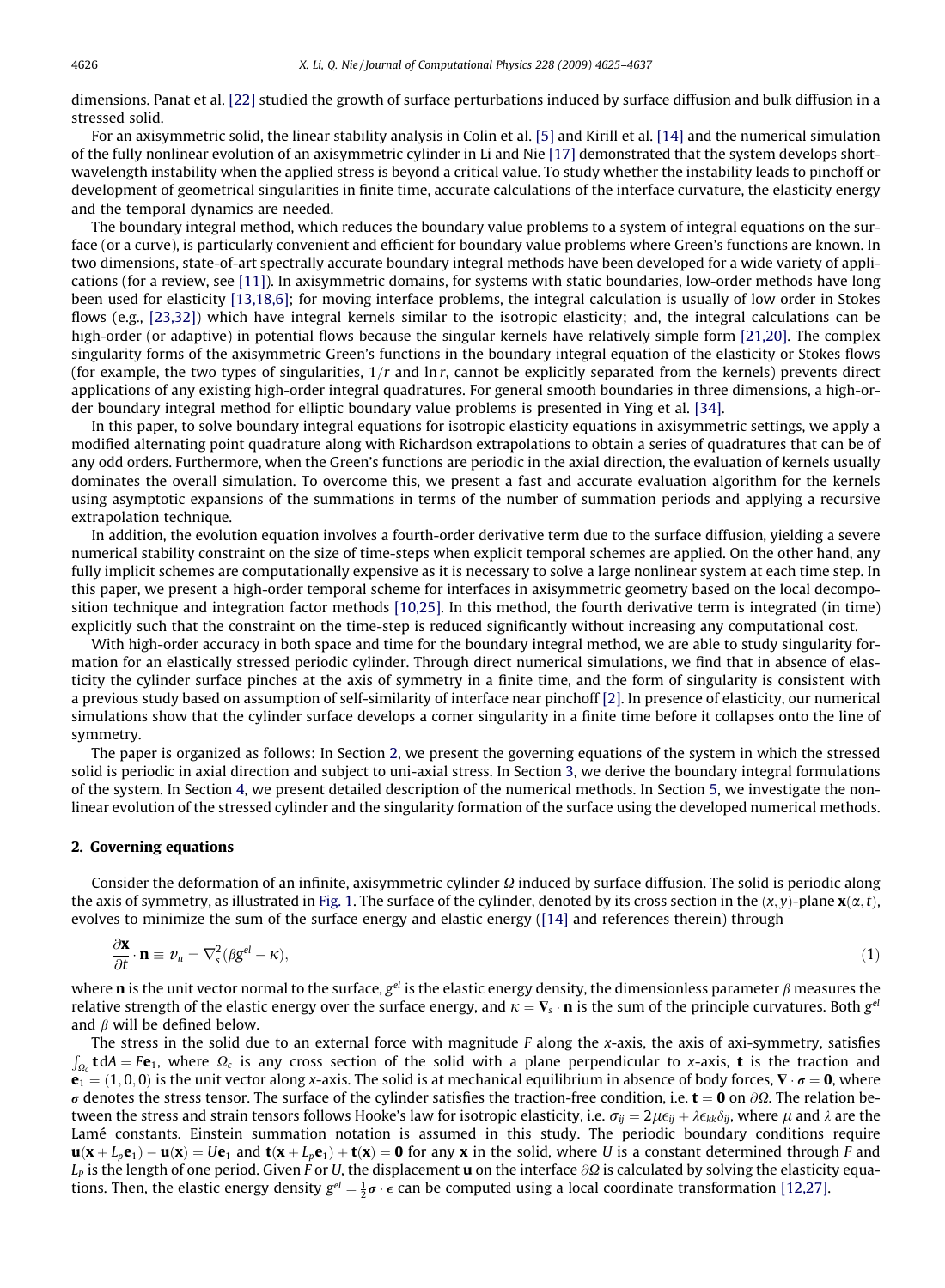<span id="page-2-0"></span>

Fig. 1. Sketch of a periodic whisker.

## 3. Boundary integral formulation

We now derive boundary integral equations for isotropic elasticity in an axisymmetric domain which is periodic in the direction of axi-symmetry. Elastic stress arises due to an applied stress also along the direction of axi-symmetry.

Consider a volume of solid bounded by the surface  $\partial\Omega$ . From the Maxwell–Betti reciprocity identity, the displacement **u** and the traction **t** on the surface  $\partial\Omega$  are related by the following integral equation [\[3\]](#page-12-0)

$$
\frac{1}{2}u_j(\mathbf{x}) + \int_{\partial\Omega} u_i(\mathbf{y}) T_{ijk}(\mathbf{y} - \mathbf{x}) n_k(\mathbf{y}) dA_{\mathbf{y}} = \int_{\partial\Omega} t_i(\mathbf{y}) G_{ij}(\mathbf{y} - \mathbf{x}) dA_{\mathbf{y}},
$$
\n(2)

where  $j = 1, 2, 3$  and **x** is a point on  $\partial\Omega$ . In Eq. (2),  $G_{ij}$  and T<sub>ijk</sub> are the Green's functions of isotropic elasticity associated with the displacement and stress, respectively. The integral on the left-hand-side of Eq. (2) is a principal value integral.

When the solid is periodic in x-direction with a period  $L_p$ , Eq. (2) becomes [\[17\]](#page-12-0)

$$
\frac{1}{2}u_j^D(\mathbf{x}) + \int_{\partial \Omega_p} u_i^D(\mathbf{y}) T_{ijk}^P(\mathbf{y} - \mathbf{x}) n_k(\mathbf{y}) dA_{\mathbf{y}} = - \int_{\partial \Omega_p} t_i^{(0)}(\mathbf{y}) G_{ij}^P(\mathbf{y} - \mathbf{x}) dA_{\mathbf{y}},
$$
\n(3)

where  $T_{ijk}^p$  and  $G_{ij}^p$  are the corresponding Green's functions that are  $L_p$ -periodic in x-axis. The integrals are over the surface boundary of the solid in one period, denoted by  $\partial\Omega_p$ . In the derivation of Eq. (3), we have decomposed the stress field  $\sigma(\sigma, \mathbf{u})$  into a uni-axial stress component,  $\sigma^{(0)} = \frac{U}{L_p}$ diag $(E, 0, 0)$  and  $\mathbf{u}^{(0)} = \frac{U}{L_p}$ ( $x\mathbf{e}_1 - v\sigma\mathbf{e}_\sigma$ ), and the disturbance field,  $(\sigma^D, \mathbf{u}^D)$ where  $\mathbf{e}_{\sigma}$  denotes the unit vector in  $\sigma$ -direction of the cylindrical coordinates  $(x,\sigma,\phi)$ , and  $E = 2\mu(1 + v)$  is the Young's modulus.  ${\bf t}^{(0)}$  in Eq. (3) is the corresponding traction for  $\sigma^{(0)}$ . A relationship between the constants U and F takes the form

$$
L_p F = \frac{U}{L_p} E V_p - 2\pi (2\mu + \lambda) \int_C u_1^D \sigma \, d\sigma + 2\pi \lambda \int_C u^{D_\sigma} \sigma \, dx,
$$
\n<sup>(4)</sup>

where  $V_p$  is the volume of the solid in one period, C is an oriented contour of the surface  $\partial \Omega_p$  in  $(x, y)$ -plane in the direction of increasing x, and  $\mathbf{u} = (u_1, u_\sigma, 0)$  is the displacement in the cylindrical coordinates  $(x, \sigma, \phi)$ . For detailed derivation of the relation (4), see [\[17\]](#page-12-0).

Following Pozrikidis [\[23\],](#page-12-0) due to axi-symmetry, we can integrate along  $\phi$ -direction in the boundary integral Eq. (3) analytically and obtain

$$
\frac{1}{2}u_{\beta}^{D}(\mathbf{x}) + \int_{C} u_{\alpha}^{D}(\mathbf{y})Q_{\alpha\beta\gamma}^{P}(\mathbf{y}-\mathbf{x})n_{\gamma}(\mathbf{y})\,\mathrm{d}s_{\mathbf{y}} = -\int_{C} t_{\alpha}^{(0)}(\mathbf{y})M_{\alpha\beta}^{P}(\mathbf{y}-\mathbf{x})\,\mathrm{d}s_{\mathbf{y}},\tag{5}
$$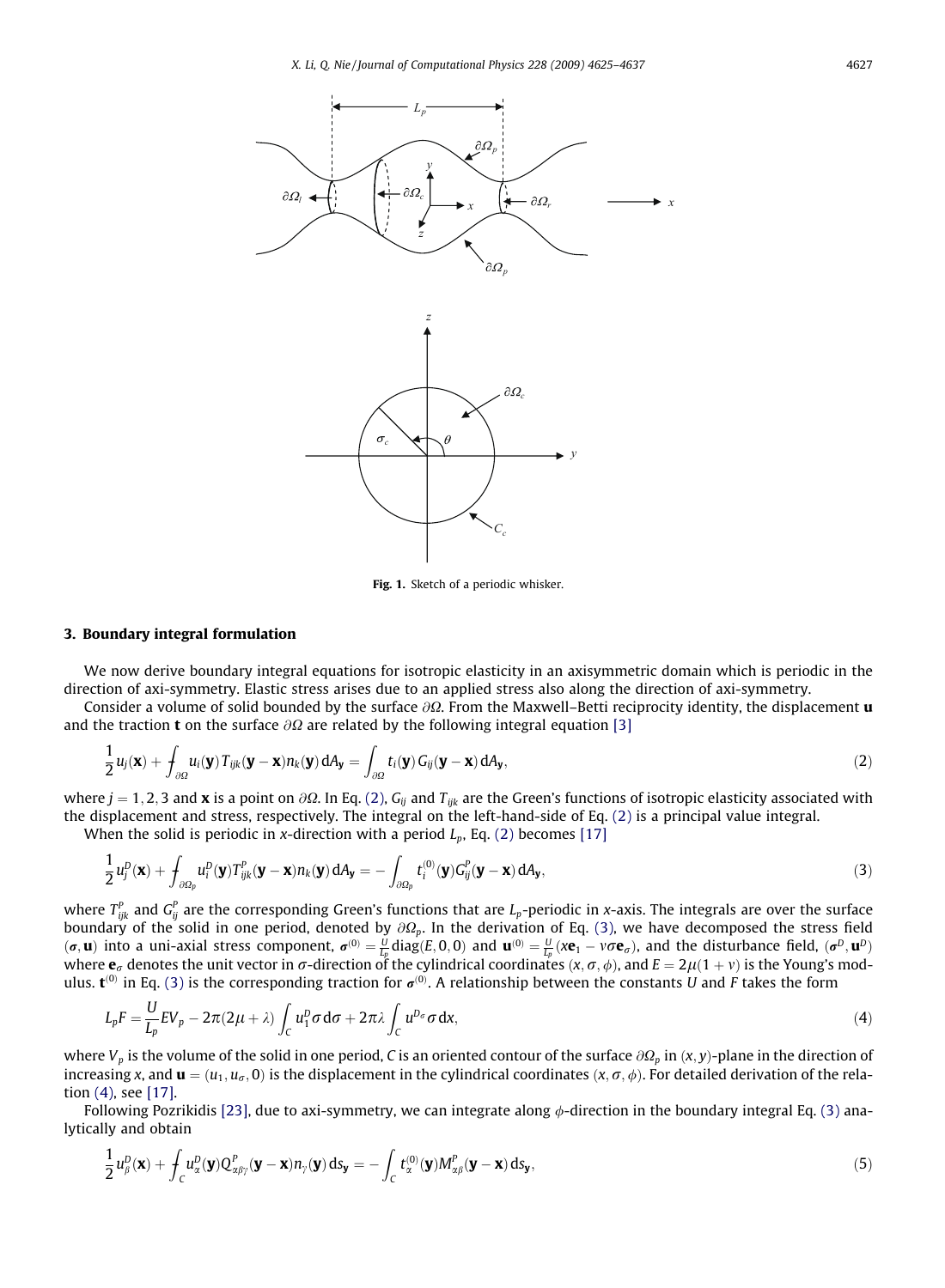<span id="page-3-0"></span>where the indices  $\alpha,\beta$  and  $\gamma$  take the value of x or  $\sigma$  in the cylindrical coordinates.  $Q^P_{\alpha\beta\gamma}$  and  $M^P_{\alpha\beta}$  are the corresponding onedimensional  $L_p$ -periodic (in x-direction), axisymmetric Green's functions associated with stress and displacement, respectively. The expressions for  $Q_{\alpha\beta\gamma}^P$  and  $M_{\alpha\beta}^P$  are presented later in Eq. [\(16\).](#page-5-0)

The integral Eq. [\(5\)](#page-2-0) has one non-trivial homogeneous solution, corresponding to the rigid-body translation in the x-direc-tion. To ensure the uniqueness of solution, following [\[15\]](#page-12-0), we add the term  $D_xM_{\alpha\beta}^P({\bf x})$  to the left-hand side of [\(5\),](#page-2-0) where the vector D is defined as

$$
D_{\beta} \equiv \int_{C} u_{x}(\mathbf{y}) Q_{x\beta\gamma}^{P}(\mathbf{y}) n_{\gamma}(\mathbf{y}) \, \mathrm{d} s_{\mathbf{y}}.
$$

As mentioned earlier, the elastic energy density  $g^{el}$  in Eq. [\(1\)](#page-1-0) can be obtained from the displacement **u**, the solution of the integral Eq.  $(5)$ , and the traction **t** on the solid surface.

# 4. Numerical methods

Numerical simulation of the evolution of the elastically stressed solid surface consists of two distinctive steps from algorithm design perspective: (a) solving the boundary integral equations Eq. [\(5\)](#page-2-0) for elasticity with axi-symmetry and onedimensional periodicity given a fixed geometry, and (b) temporal updating the highly stiff Eq. [\(1\)](#page-1-0) for the moving interface.

# 4.1. Boundary integral equations for the elasticity

At each time step, in order to compute the elastic energy density  $g^{el}$  in Eq. [\(1\),](#page-1-0) we need to solve the boundary integral equations for the elasticity, Eq. [\(5\).](#page-2-0) In particular, the equations are for axisymmetric and one-dimensional periodic solid bodies, as depicted in [Fig. 1](#page-2-0) and the unknown is the displacement vector **u** on the boundary surface  $\partial\Omega_p$ . Since the axisymmetric solid surface is represented by a set of marker points on the parameterized curve  $\mathbf{x}(\alpha)$  in the  $(x, y)$ -plane, the integral equations become a system of linear equations for the displacement at the marker points  $\{u(x(\alpha_i))\}$  after discretization using the collocation method and the quadrature approximation for the integrals. The dense system of linear equations for the dis-placement is solved using GMRES [\[26\]](#page-12-0). Once the displacement and traction are known, the elastic energy density  $g^{el}$  can be computed as in [\[12,27\].](#page-12-0) FFT is used to calculate the derivatives of various quantities and the pseudo-spectral method is applied for the nonlinear terms (e.g. P in Eq. [\(26\)](#page-7-0)).

## 4.1.1. High-order quadratures for singular and weakly-singular integrals

In this subsection, we derive and present the method for designing high-order quadratures for both single-layer and double-layer integrals appearing in Eq. [\(5\).](#page-2-0) The high-order quadratures lead to high-order methods for solving the axisymmetric boundary integral equations. Haroldsen and Meiron [\[9\]](#page-12-0) presented a similar method for evaluating the singular Biot–Savart integrals in doubly-periodic water wave calculation. Here, we also discuss the stability of applying the method in solving integral equations.

One of the difficulties in boundary integral method is to evaluate the singular and weakly-singular integrals in the equations with proper precisions and efficiency. In our case, the singularities of the single- and double-layer integrals in Eq. [\(5\)](#page-2-0) are less obvious due to the complexity of the axisymmetric Green's functions as expressed in Appendix A. As the observation point  $\bf{v}$  approaches the field point  $\bf{x}$ , the singular behavior of the Green's functions can be summarized as

$$
Q_{\alpha\beta\gamma}^{P}(\mathbf{y}-\mathbf{x}) = \frac{p_{\alpha\beta\gamma}}{\hat{r}} + q_{\alpha\beta\gamma} \ln \hat{r} + s_{\alpha\beta\gamma},
$$
  

$$
M_{\alpha\beta}^{P}(\mathbf{y}-\mathbf{x}) = u_{\alpha\beta} \ln \hat{r} + v_{\alpha\beta},
$$

$$
(6)
$$

where  $\hat{r} \equiv |\mathbf{y} - \mathbf{x}|$ .  $p_{\alpha\beta\gamma}$ ,  $q_{\alpha\beta\gamma}$ ,  $a_{\alpha\beta}$  and  $v_{\alpha\beta}$  are smooth functions of **x** and **y** even when  $\mathbf{y} \to \mathbf{x}$ . Unfortunately, the expressions of these smooth functions are unknown, otherwise spectral accurate numerical integration schemes could be developed for the integrals. From the decomposition given by Eq. (6), without loss of generality, the integrals in Eq. [\(5\)](#page-2-0) are of the form

$$
I = \int_{-1}^{1} g(s) \, ds = \int_{-1}^{1} \frac{a(s)}{s} \, ds + \int_{-1}^{1} b(s) \ln|s| \, ds + \int_{-1}^{1} c(s) \, ds,\tag{7}
$$

where g is a periodic function on  $[-1, 1]$ , and a, b and c are smooth or analytic but unknown functions. The first integral on the right-hand side of Eq. (7) is taken as a Cauchy principal value integral.

Recall that the composite trapezoidal rule with uniform grid size h is spectrally accurate when applied to analytic periodic integrands. Note that the Green's functions  $Q^P_{\alpha\beta\gamma}$  and  $M^P_{\alpha\beta}$  are periodic functions. In absence of the log-singularity term  $b(s)$  ln |s| in the integrands, the alternating point quadrature for the integral *I*, defined by

$$
A_h[g] = 2h \sum_{\substack{j=-n/2+1 \ j \text{ odd}}}^{n/2} g(s_j), \quad \text{where } s_j = jh, \ h = 2/n,
$$
\n(8)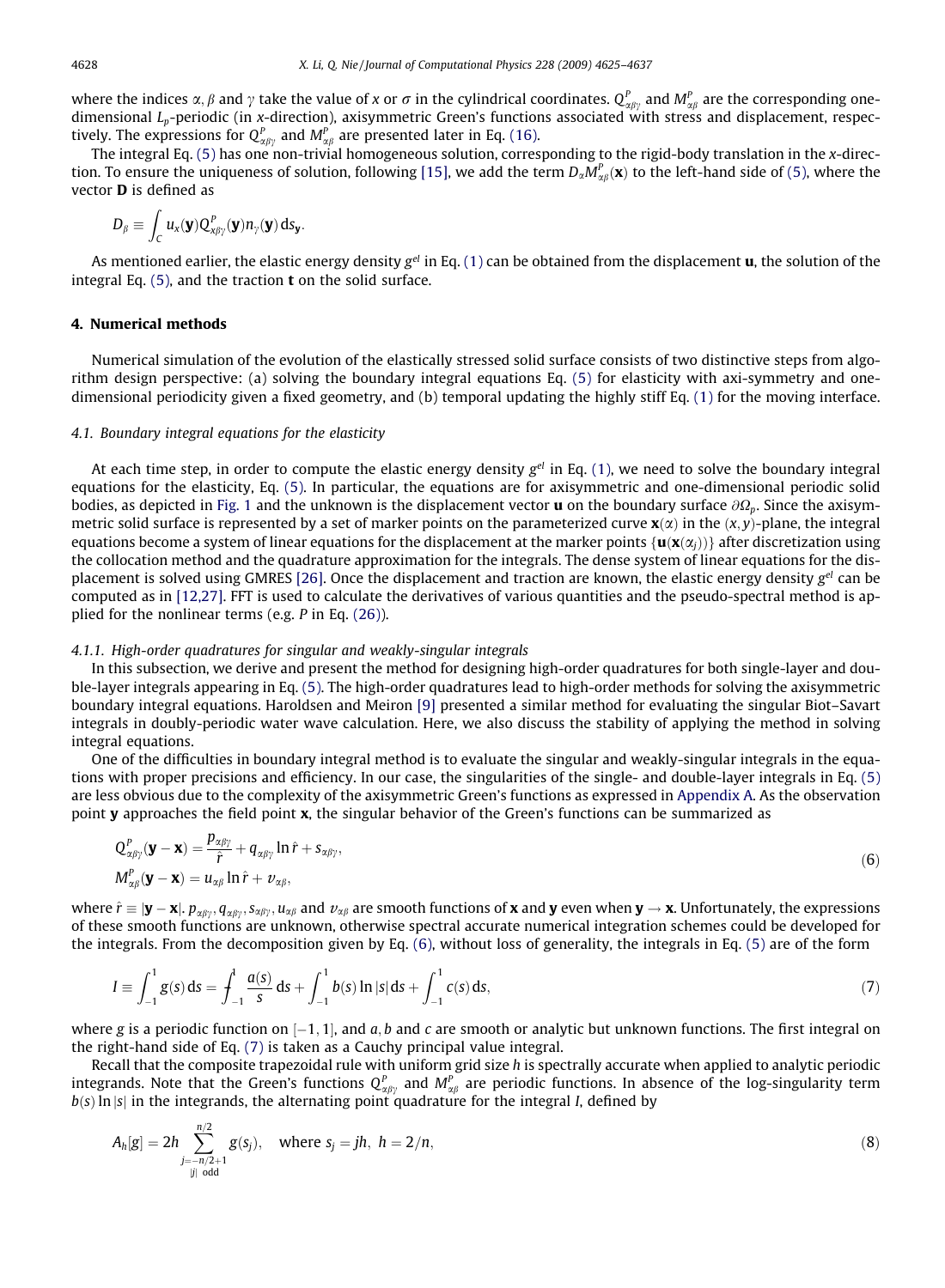<span id="page-4-0"></span>would eliminate the error of all polynomial orders due to the Cauchy-type singularity in the regular composite trapezoidal rule, resulting in a spectrally accurate approximation to the integral (see, for example, [\[28\]](#page-12-0)). Here, n is the number of subintervals on  $[-1, 1]$  and we require n be an even integer. However, in the presence of log-type singularities, the error of the quadrature is

$$
E_h \equiv I - A_h[g] = -(2\log 2)b(0)h + 4\sum_{\gamma=1}^{m-1} \frac{\zeta'(-2\gamma)}{(2\gamma)!} (1 - 2^{2\gamma})b^{(2\gamma)}(0)h^{2\gamma+1} + O(h^{2m}), \tag{9}
$$

where  $\zeta(\tau)$  is the Riemann zeta function,  $\zeta'(\tau)=\mathrm{d}\zeta/\mathrm{d}\tau$  and  $b^{(k)}$  denotes the kth derivative of  $b$  [\[28\]](#page-12-0).

Taking advantage of the explicit form of the quadrature error (9), one can use different approaches to construct arbitrarily high-order quadratures for evaluating the integrals of type defined in Eq. [\(7\)](#page-3-0). One way is to find the values of the derivatives of the function b at the singular point  $s = 0$  and then to modify the alternating point quadrature [\(8\)](#page-3-0) by subtracting the leading-order error terms in Eq. (9). This method involves detailed asymptotic analysis of the integrands  $Q_{\alpha\beta\gamma}$  and  $M_{\alpha\beta}$ , which is rather difficult and tedious if not impossible. An alternative is to use the standard Richardson extrapolation based on the alternating point quadratures [\(8\)](#page-3-0)  $A_h$ ,  $A_{2h}$ ,  $A_{4h}$ , ...,  $A_{2^{N_c}h}$  (where  $N_e$  is the number of extrapolations) for the integral [\(7\)](#page-3-0) to eliminate the leading-order error terms without using detailed knowledge of the coefficients such as  $b^{(k)}(0).$  This approach is similar to the Romberg-type quadrature but without a recursive formula for the lowest order approximations, because the starting point of the extrapolation is the alternating point quadrature instead of the standard trapezoidal rule. Although this approach is theoretically sound, we find that it is numerically unstable because the condition number of the linear system arising from discretization of the integral Eq. [\(5\)](#page-2-0) increases as the number of marker points  $N_m$  increases. The instability is due to special structure of the coefficient matrix corresponding to the integral equation resulting from applying the extrapolations to the alternating point quadrature. If starting with the standard trapezoidal rule, the linear system obtained after applying the extrapolations would be stable.

Instead, we can obtain an arbitrarily high-order quadrature using the following approach.

 First, we remove the first-order error term in Eq. (9) of the alternating point quadrature [\(8\)](#page-3-0) by calculating the function value  $b(0)$ , which is much easier compared with finding its derivatives. The resulting modified alternating point quadrature is

$$
MA_h[g] = -(2\log 2)b(0)h + 2h \sum_{\substack{j=-n/2+1\\|j|\text{ odd}}}^{n/2} g(s_j).
$$
\n(10)

The error expansion for  $(10)$  contains every term with odd-power of h except the term that is linear in h.

 Second, we apply Richardson extrapolation on the modified alternating point quadrature (10) based on the principle that only the existing quadrature points are used in the extrapolation process.

For examples, the fifth- and seventh-order quadratures can be derived as following:

Fifth-order quadrature: Following the above two steps and working with the modified alternating point quadratures  $MA<sub>h</sub>[g]$  and  $MA<sub>3h</sub>[g]$ , we obtain the fifth-order quadrature rule for the integral [\(7\)](#page-3-0)

$$
R_1(h) = \sum_{\substack{j=-n/2+1 \ j \mid \text{ odd}}}^{n/2} g(s_j)h_j - (\log 2)b(0)F_Ah,\tag{11}
$$

where

$$
h_j = \begin{cases} F_A h := \frac{24}{13} h, & \text{if } |j| \text{ is a multiple of 3,} \\ F_B h := \frac{27}{13} h, & \text{if } |j| \text{ otherwise.} \end{cases}
$$
(12)

Seventh-order quadrature: Similarly, based on the modified alternating point quadratures  $MA_h[g]$ ,  $MA_{3h}[g]$  and  $MA_{5h}[g]$ , we have the seventh-order quadrature

$$
R_2(h) = \sum_{\substack{j=-n/2+1 \ j \mid \text{ odd}}}^{n/2} g(s_j)h_j - (\log 2)b(0)F_c h,\tag{13}
$$

where

$$
h_j = \begin{cases} F_c h := \frac{1920}{1067} h, & \text{if } |j| \text{ is a multiple of 3 and 5,} \\ F_b h := \frac{1875}{1067} h, & \text{if } |j| \text{ is a multiple of 3 not 5,} \\ F_E h := \frac{2250}{1067} h, & \text{if } |j| \text{ is a multiple of 5 not 3,} \\ F_F h := \frac{2250}{1067} h, & \text{if } |j| \text{ otherwise.} \end{cases}
$$
(14)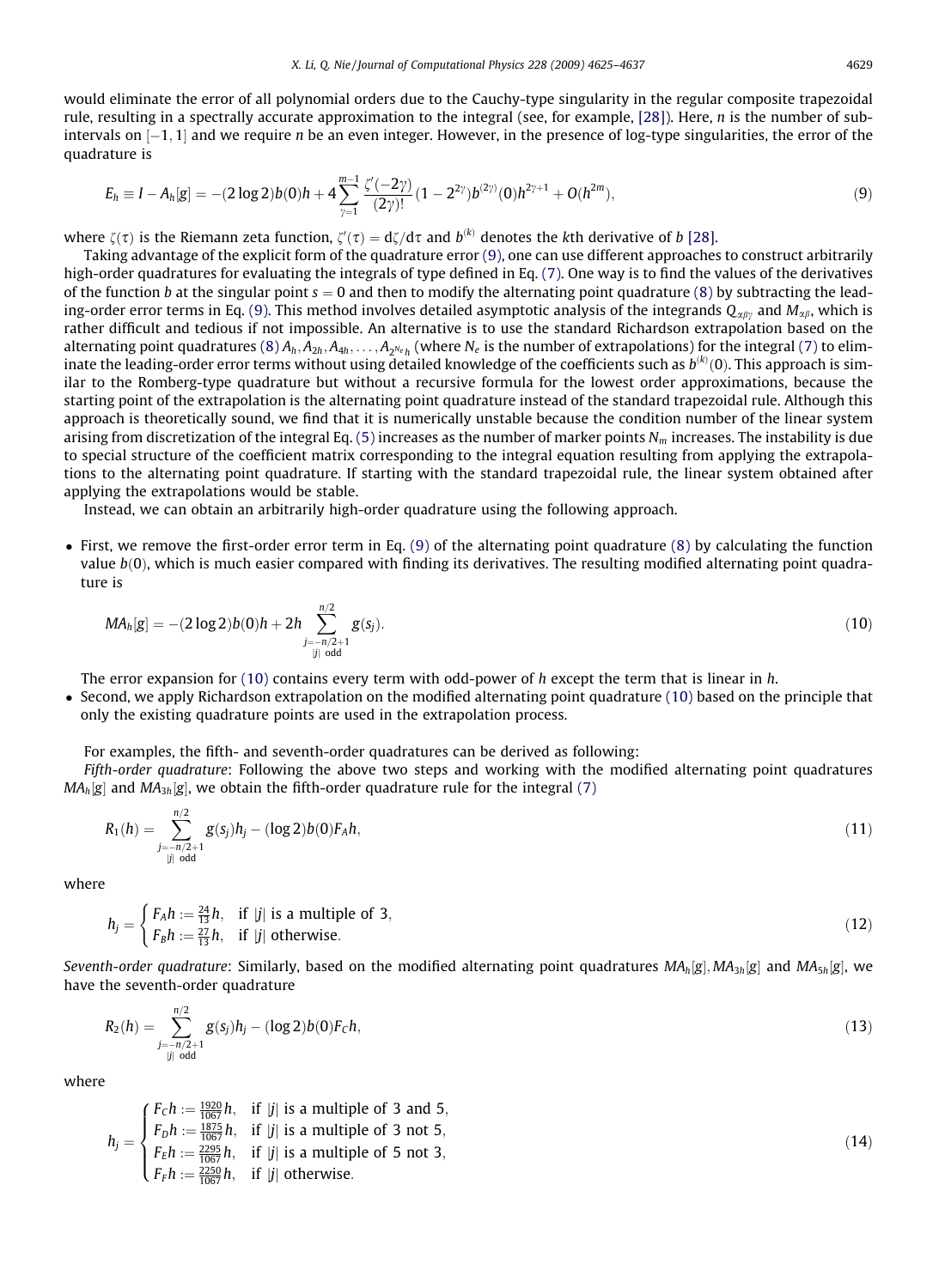<span id="page-5-0"></span>Next, we demonstrate the order of convergence for solving the elasticity equations Eq. [\(5\)](#page-2-0) when the seventh-order modified Romberg-type quadrature [\(13\)](#page-4-0) is used. We compare the numerical solution of Eq. [\(2\)](#page-2-0) with the exact solution for an axisymmetric infinite rod, which is  $2\pi$ -periodic in x-direction, for the applied plane stress  $\sigma = \text{diag}(2\lambda, 2(\mu + \lambda), 2(\mu + \lambda))$  given in Cartesian coordinates. The analytic solution for the displacement is  $\mathbf{u}_{\text{exact}} = \sigma \mathbf{e}_{\sigma}$  for any shape profile of the cylindrical rod  $\sigma = \sigma(\alpha)$ . The shape used in the test is given by  $x(\alpha) = \alpha$ ,  $\sigma(\alpha) = 1 + (\sin \alpha + \cos \alpha)/3$ .

Table 1 shows the maximum error in the displacement,  $err_u(N_m) := max_{1 \le i \le N_m} |\mathbf{u}_i - \mathbf{u}_{exact}(\alpha_i)|$ , for different values of the total marker points  $N_m$  on the interface. In the computations, the GMRES tolerance level is set at  $10^{-13}$ . Our direct simulation clearly shows the order of accuracy, seven, as expected in theory. The numerical order of convergence in the table is obtained by computing  $\log_2(\text{err}_{\textbf{u}}(N_m)/\text{err}_{\textbf{u}}(2N_m))$ . For the seventh-order quadrature [\(13\),](#page-4-0) the number of marker points N<sub>m</sub> must be multiples of 30 because it has to be even and can be divided by 3 and 5.

### 4.1.2. Fast summations for one-dimensional periodic, axisymmetric Green's functions

It is well known that, without using fast algorithms (such as fast multipole method) for solving the integral equations, almost the entire computational cost is spent on evaluating the Green's functions. Efficient and accurate evaluation of the kernels is indispensable in boundary integral methods.

The boundary integral formulation described in this study requires evaluating the axisymmetric Green's functions  $Q^P_{\alpha\beta\gamma}$ and  $M_{\alpha\beta}^P$  that are periodic in the axial direction (x-direction) with a period  $L_p$ . Furthermore, the accuracy of numerical integration presented earlier relies on the assumption that the integrands are periodic. If the integrand g in [\(7\)](#page-3-0) is not periodic, then the quadrature error given in [\(9\)](#page-4-0) must be modified as [\[28\]](#page-12-0)

$$
E_h = -(2\log 2)b(0)h + 4\sum_{\gamma=1}^{m-1} \frac{\zeta'(-2\gamma)}{(2\gamma)!}(1-2^{2\gamma})b^{(2\gamma)}(0)h^{2\gamma+1} + 2\sum_{\gamma=1}^{m-1} \frac{B_{2\gamma}}{(2\gamma)!}(1-2^{2\gamma-1})[g^{(2\gamma)}(-1)-g^{(2\gamma)}(1)]h^{2\gamma} + O(h^{2m}),
$$
\n(15)

where  $B<sub>0</sub>$  are the Bernoulli numbers.

The difficulty in constructing an efficient method for evaluating the periodic Green's functions is the complex expressions corresponding to the free-space axisymmetric ones expressed in Eqs. [\(33\) and \(35\)](#page-11-0) (given in the Appendix A). The onedimensional  $L<sub>n</sub>$ -periodic, axisymmetric Greens functions can be obtained from direct summation of the non-periodic axisymmetric ones,

$$
M_{\alpha\beta}^P(\mathbf{y}-\mathbf{x}) = \sum_{l=-\infty}^{\infty} M_{\alpha\beta}(\mathbf{y}-\mathbf{x}-ll_p\mathbf{e}_1), \quad Q_{\alpha\beta\gamma}^P(\mathbf{y}-\mathbf{x}) = \sum_{l=-\infty}^{\infty} Q_{\alpha\beta\gamma}(\mathbf{y}-\mathbf{x}-ll_p\mathbf{e}_1).
$$
 (16)

The popular Ewald summation technique (see [\[24\]](#page-12-0) and references therein) cannot be applied here. Here we present a fast summation method based on the asymptotic analysis of the truncated sums in the singly-periodic functions (16), denoted by

$$
M_{\alpha\beta}^{n_p} = \sum_{l=-n_p}^{n_p} M_{\alpha\beta} (\mathbf{y} - \mathbf{x} - l L_p \mathbf{e}_1), \quad Q_{\alpha\beta\gamma}^{n_p} = \sum_{l=-n_p}^{n_p} Q_{\alpha\beta\gamma} (\mathbf{y} - \mathbf{x} - l L_p \mathbf{e}_1).
$$
\n(17)

An alternative fast method for periodic structure is based on the fast multipole method [\[16\].](#page-12-0)

First, we note that all the infinite sums in (16) are convergent except the component  $M^p_{xx}$ . Since the definition of Green's function allows us to add an arbitrary constant, in our computation, we modify the expression of  $M_{\text{\tiny{XX}}}^{\text{P}}$  by

$$
M_{xx}^P(\mathbf{y}-\mathbf{x}) = \sum_{l=-\infty}^{\infty} \left[ M_{\alpha\beta}(\mathbf{y}-\mathbf{x}-ll_p\mathbf{e}_1) - \frac{\sigma_y}{2L_p\mu} \frac{1}{|l|} \right].
$$
\n(18)

Analyzing the decay rate of  $M_{\alpha\beta}$  and  $Q_{\alpha\beta\gamma}$  for large arguments  $|{\bf y}-{\bf x}|$ , we find that the truncation errors of replacing the infinite sums (16) by the summations of over finite number of periods (17) can be represented by

$$
E_G(n_p) = \frac{C_1}{n_p^2} + \frac{C_2}{n_p^3} + \cdots,\tag{19}
$$

where  $C_i$ 's are functions of  $\mathbf{v} - \mathbf{x}$ .

Now, we can apply Richardson extrapolation technique to obtain an efficient and accurate method for evaluating the periodic Green's functions. Define

#### Table 1

Convergence of the elasticity solver based on a seventh-order quadrature.  $err_u$  is the maximum error in the displacement  $u$  defined by  $err_{\bf{u}} := \max_{1 \leq j \leq N_m} |{\bf{u}}_j - {\bf{u}}_{\rm exact}(\alpha_j)|; N_m$  is the total number of points on the interface.

| $N_m$              | 30                   | 60                               | 120                       | 240                          | 480                                       |
|--------------------|----------------------|----------------------------------|---------------------------|------------------------------|-------------------------------------------|
| $err_{u}$<br>Order | $2.0 \times 10^{-3}$ | $8.3 \times$<br>$10^{-5}$<br>4.6 | $1.0\times10^{-6}$<br>U.J | $5.5 \times 10^{-9}$<br>ر. ا | $3.9 \times 10^{-11}$<br>$\overline{1}$ . |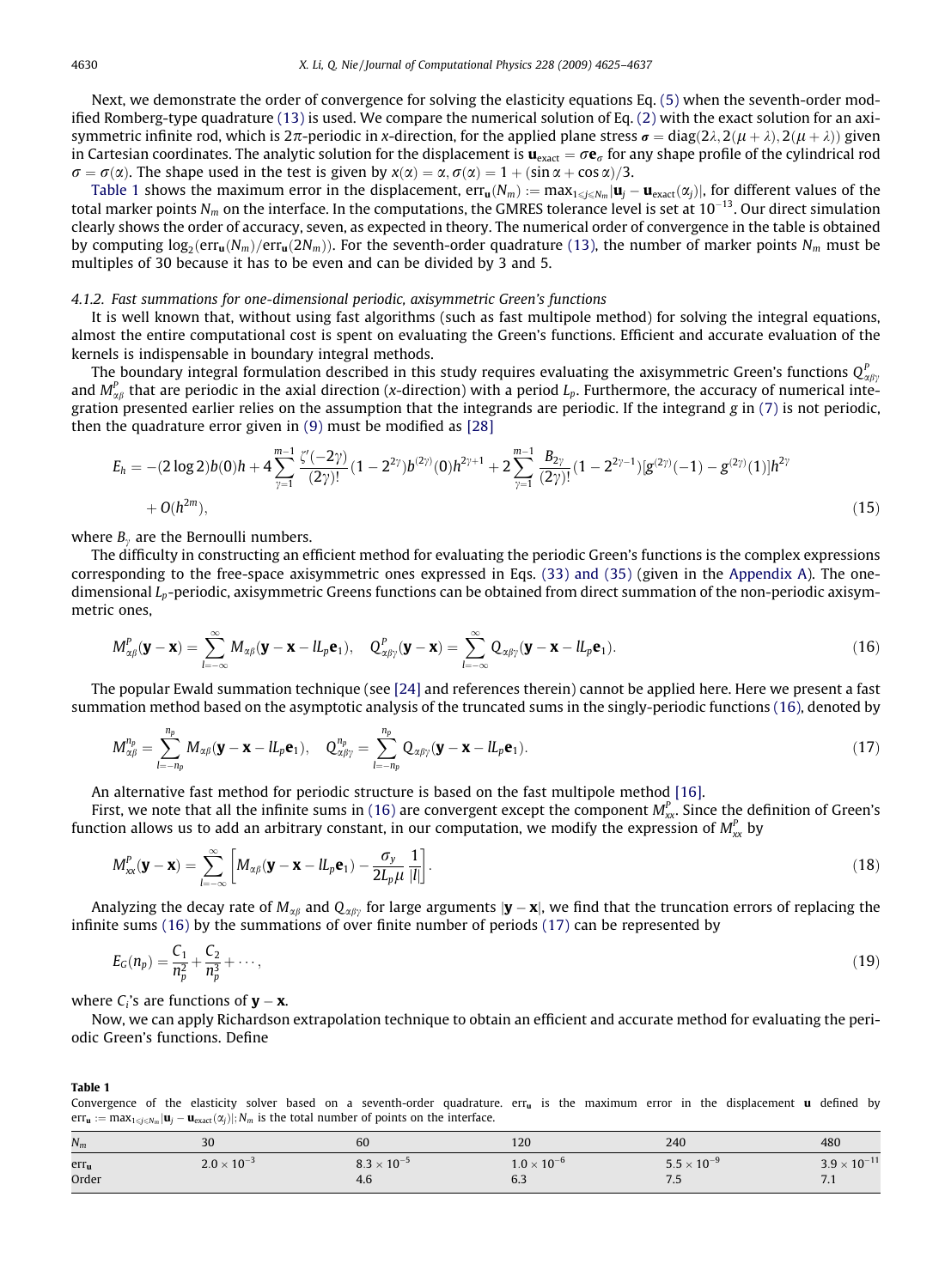$$
S(i,0)=\sum_{l=-2^i}^{2^i} G(\mathbf{y}-\mathbf{x}-L_p\mathbf{I}\mathbf{e}_1),
$$
\n(20)

where G stands for one of the components in  $M_{\alpha\beta}$  and  $Q_{\alpha\beta}$ . The Richardson extrapolation procedure can be presented as

$$
S(0,0) = \sum_{l=-1}^{1} G(\mathbf{y} - \mathbf{x} - L_p l \mathbf{e}_1),
$$
  
\n
$$
S(i,0) = S(i-1,0) + \sum_{2^{i-1}+1 \le |l| \le 2^{i}} G(\mathbf{y} - \mathbf{x} - L_p l \mathbf{e}_1), \text{ for } i = 1,2,...,N_g,
$$
  
\n
$$
S(i,j) = S(i,j-1) + \frac{1}{2^{j+1}-1} [S(i,j-1) - S(i-1,j-1)], \text{ for } i = j, j+1,...,N_g; j = 1,2,...,N_g.
$$
\n(21)

Here  $N_g$  is the number of Richardson extrapolations.

To demonstrate the effect of Richardson extrapolation, we measure the maximum errors in Green's function evaluation during the numerical integration in solving the boundary integral Eq. [\(5\)](#page-2-0) for the cylindrical profile  $x(\alpha) = \alpha$ ,  $\sigma(\alpha) = 1 + (\sin \alpha + \cos \alpha)/3$ . Table 2 compares the errors in evaluating different components of the Green's functions using the new extrapolation strategy and the direct summation. We regard the function values obtained from  $S(8, 8)$  as the exact values, as the difference between  $S(7, 7)$  and  $S(8, 8)$  are at least two orders smaller than the numbers shown in Table 2. The errors in the function evaluation are about four orders of magnitude smaller when we use the extrapolation formula given in (21) with  $N_g = 5$  (the row in the table labeled by  $S(5, 5)$ ), comparing to those of the direction summation  $S(5, 0)$ . In order to achieve similar accuracy of  $S(5, 5)$  which covers 65 periods, without the extrapolation, one would have to sum over more than 8193 periods (see the row labeled by  $S(11, 0)$ ). It is important to note the extrapolation costs effectively no computational time because it involves a few floating-point additions, subtractions and division by integers.

By choosing  $N_g \ge 5$ , we find that the numerical solutions to the integral Eq. [\(5\)](#page-2-0) are indistinguishable for our choice of the tolerance in GMRES solver. The numerical results presented in this paper are obtained by setting  $N_g = 5$ .

#### 4.2. Time integration

Detailed discussions of a second-order time integration schemes that reduce the time-step constraint are given in our previous study [\[17\].](#page-12-0) Here, we summarize the steps for completeness and present a new fourth-order method based on the integration factor techniques and the Runge–Kutta method. Similar technique of removing stiffness in time integration have been applied in previous studies of stressed solids, e.g., for Ostwald ripening of two-dimensional particles [\[33\]](#page-12-0) and for evolution of voids with anisotropic surface energy [\[29\]](#page-12-0).

We evolve the solid surface C,  $x(\alpha, t) \mathbf{e}_1 + \sigma(\alpha, t) \mathbf{e}_\alpha$ , by advancing the pair of local geometrical variables  $(s_\alpha, \theta)$ , where  $s_\alpha$ and  $\theta$  are the local arc-length derivative and the tangent angle, respectively. The relation between the two equivalent sets of variables is given by  $(x_{\alpha}, \sigma_{\alpha})/s_{\alpha} = (\cos \theta(\alpha, t), \sin \theta(\alpha, t))$ . The differential equations for  $(s_{\alpha}, \theta)$  are

$$
s_{\alpha t} = T_{\alpha} - \theta_{\alpha} v_{n},
$$
  
\n
$$
\theta_{t} = \frac{v_{n\alpha} + T\theta_{\alpha}}{s_{\alpha}},
$$
\n(22)

where  $T$  is the tangential velocity specified by

$$
T(\alpha, t) = -\frac{\alpha}{2\pi} \int_0^{2\pi} \theta_{\alpha'} \nu_n d\alpha' + \int_0^{\alpha} \theta_{\alpha'} \nu_n d\alpha'.
$$
 (24)

This choice of tangential velocity keeps  $s_\alpha$  constant in space satisfying  $s_\alpha(\alpha, t) = L(t)/2\pi$ , where L is the total arc-length of C. In other words, the marker points are evenly distributed along the interface at any instant. Accordingly, the Eq. (22) for  $s_\alpha$ is replaced by

$$
L_t = -\int_0^{2\pi} \theta_{\alpha'} \, v_n \, \mathrm{d}\alpha'.\tag{25}
$$

#### Table 2

Effect of extrapolation in Green's function evaluation. The table shows the maximum error in evaluating the different components of the Green's functions, where  $M_{\nu_X}^p$  includes  $M_{\nu_X}^p$  and  $M_{\nu_X}^p$  and similarly for the other entries. S(i, 0) is the direct summation over  $2^{i+1}+1$  periods defined in Eq. (20), and S(i, i) is the result of extrapolating *i* times the values in  $S(i, 0)$  as defined in Eq. (21).

|         | $M_{*x}^P$           | $M^P_{\ast \sigma}$   | $\mathsf{v}_{\ast \chi_\ast}$ | $Q_{\ast \sigma \ast}^P$ |
|---------|----------------------|-----------------------|-------------------------------|--------------------------|
| S(5, 0) | $2.1 \times 10^{-5}$ | $3.1 \times 10^{-6}$  | $9.6 \times 10^{-5}$          | $2.5 \times 10^{-6}$     |
| S(5, 5) | $1.0\times10^{-9}$   | $8.8 \times 10^{-11}$ | $1.5 \times 10^{-9}$          | $3.4 \times 10^{-10}$    |
| S(11,0) | $1.4 \times 10^{-9}$ | $6.9 \times 10^{-10}$ | $2.6 \times 10^{-9}$          | $3.2 \times 10^{-9}$     |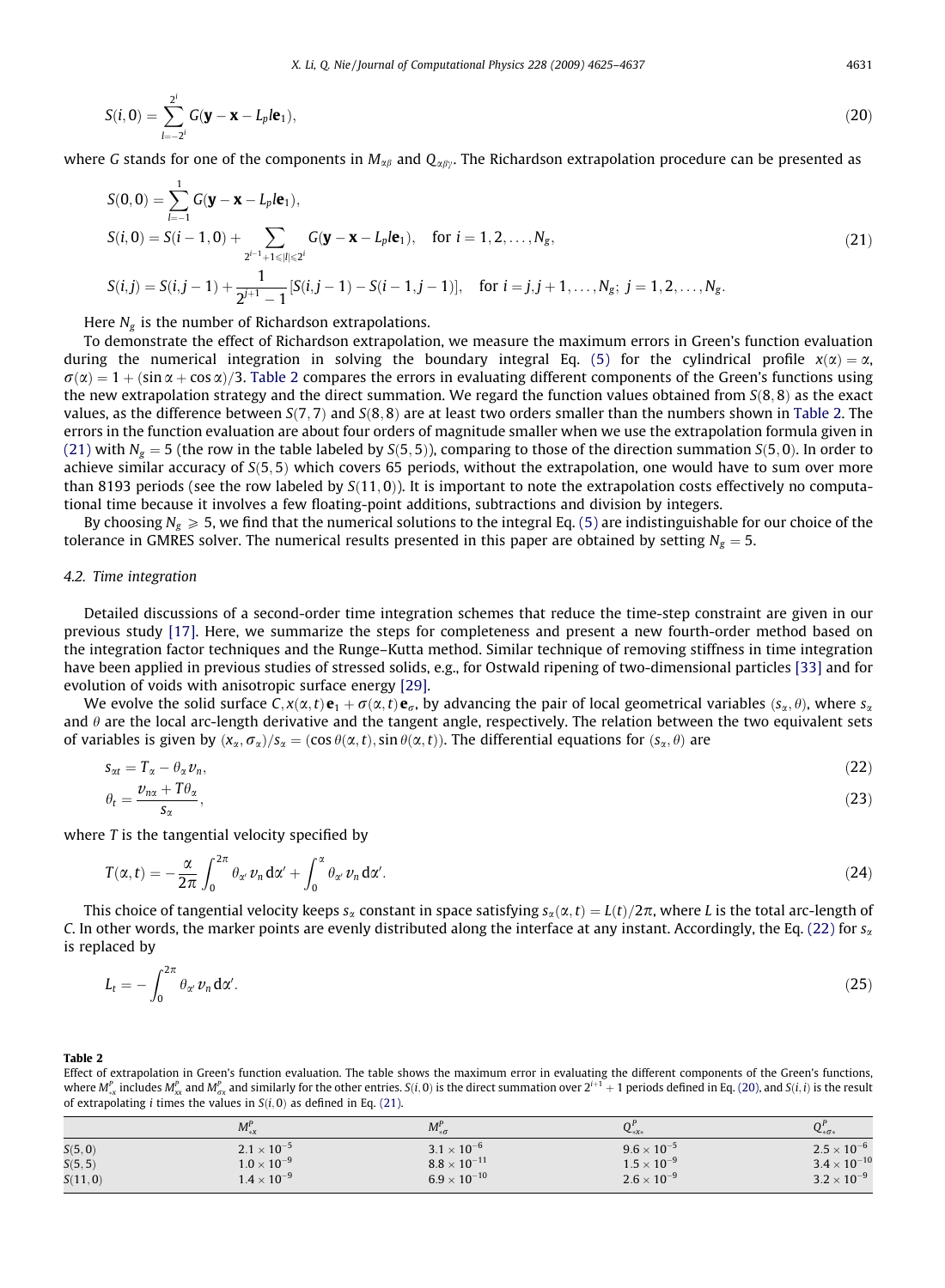<span id="page-7-0"></span>The equation for the normal velocity  $v_n$ , Eq. [\(1\),](#page-1-0) can be decomposed as  $v_n = -\theta_{\rm sss} + P$ , where

$$
P = -\frac{\sigma_s}{\sigma} \frac{\partial \kappa_{2d}}{\partial s} + \mathbf{\nabla}_s^2 (-\kappa_\infty + \beta g^{el}). \tag{26}
$$

Note that the curvature  $\kappa = \kappa_{2d} + \kappa_{\infty}$ , where  $\kappa_{2d} = \theta_s$  and  $\kappa_{\infty} = -\cos \theta/\sigma$  are the curvatures in the meridian and azimuthal directions, respectively, and the surface Laplacian in axisymmetric geometry is given by

$$
\nabla_s^2 = \frac{\partial^2}{\partial s^2} + \frac{\sigma_s}{\sigma} \frac{\partial}{\partial s}.
$$
\n(27)

Substituting the expression of  $v_n$  into Eq. (23), the evolution of  $\theta$  becomes

$$
\theta_t = -\theta_{\text{ssss}} + (P_s + T\theta_s). \tag{28}
$$

The temporal stability constraint of an explicit time integration scheme is dictated by the term with the highest order of derivative. Therefore, a standard explicit scheme, such as Runge–Kutta methods or linear multi-step type methods, applied to Eq. (28) requires a time-step proportional to (Δs)<sup>4</sup>, where Δs is the mesh size. On the other hand, a fully implicit temporal scheme on Eq. (28) leads to nonlinear systems that have to be solved at every time-step. For both approaches, the computational costs are very expensive, and become prohibitive for medium to small mesh sizes.

Realizing that the fourth-order derivative term is linear and diagonalized in Fourier space, we rewrite Eq. (28) in Fourier space and obtain the equations for the corresponding Fourier coefficients of  $\theta$ 

$$
\hat{\theta}_t(k) = -f(k, t)\hat{\theta}(k) + \hat{A}(k),\tag{29}
$$

where  $f(k,t)\equiv (2\pi/L(t))^4k^4,\widehat{A}(k)$  is the Fourier coefficient for  $P_s+T\theta_s$  and k denotes the wavenumber. Then, we treat the  $k^4\hat{\theta}(k)$  term with the integration factor technique and the nonlinear term explicitly such that the stability constraint associated with the fourth-order derivative term is removed without the need of solving any nonlinear systems.

In particular, because the interfaces might develop singularities, in order to achieve high accuracy, we derive a fourth-order scheme based on the classical explicit Runge–Kutta method. We point out that the technique can be applied to any equations can be written in the form of Eq. (29) with arbitrary  $f(k, t)$ .

Define  $\psi(k,t) = \exp(\int_0^t f(k,t')dt')\hat{\theta}(k,t)$ . Using integration factor method on Eq. (29), the governing equation for  $\psi(k,t)$ becomes

$$
\psi_t = g(t, \psi) \equiv \exp\left(\int_0^t f(k, t') dt'\right) \widehat{A}(k).
$$
\n(30)

Applying the fourth-order Runge–Kutta method to Eq. (30), we obtain

$$
\hat{\theta}^{n+1} = e_k(t_n, t_{n+1})\hat{\theta}^n + \frac{\Delta t}{6} \left[ e_k(t_n, t_{n+1})\hat{A}^n + 2e_k\left(t_{n+\frac{1}{2}}, t_{n+1}\right) \left(\hat{A}^{n+\frac{1}{2}} + \hat{A}^{n+\frac{1}{2}*}\right) + \hat{A}^{n+1*} \right],
$$
\n(31)

where  $e_k(a,b) \equiv \exp(-\int_a^b f(k,t') dt')$ ,  $t_n = n\Delta t$ , and  $\widehat{A}^n$  denotes  $\widehat{A}(k)$  at time  $t_n$ . The terms  $\widehat{A}^{n+\frac{1}{2}}$ ,  $\widehat{A}^{n+\frac{1}{2}}$  and  $\widehat{A}^{n+1*}$  correspond to  $\hat{\theta}^{n+\frac{1}{2}}, \hat{\theta}^{n+\frac{1}{2}*}$  and  $\hat{\theta}^{n+1*}$ , respectively, and they are obtained by

$$
\hat{\theta}^{n+\frac{1}{2}} = e_k \left( t_n, t_{n+\frac{1}{2}} \right) \left[ \hat{\theta}^n + \frac{\Delta t}{2} \hat{A}^n \right],
$$
\n
$$
\hat{\theta}^{n+\frac{1}{2}*} = e_k \left( t_n, t_{n+\frac{1}{2}} \right) \hat{\theta}^n + \frac{\Delta t}{2} \hat{A}^{n+\frac{1}{2}},
$$
\n
$$
\hat{\theta}^{n+1*} = e_k (t_n, t_{n+1}) \hat{\theta}^n + \Delta t e_k \left( t_{n+\frac{1}{2}}, t_{n+1} \right) \hat{A}^{n+\frac{1}{2}*}.
$$
\n(32)

It is well known that the time-stepping methods in Fourier space have aliasing errors due to the high-order derivatives, and the small-scale numerical oscillation is usually controlled by using Fourier filtering to damp the highest modes [\[10\].](#page-12-0) We find that the artificial Fourier filtering is not necessary in our case, because the multipliers  $e_k(a, b)$  appearing in the schemes (31) and (32) provide enough damping to high-frequency terms. Note that  $e_k$  decays to zero in  $O(\exp(-k^4))$  as the wavenumber k increases.

# 5. Numerical results

The dimensionless parameter that characterizes the dynamics of the whisker is given by  $\beta\equiv R_0E\tilde\epsilon^2/\gamma$ , which measures the relative strength of the elastic energy compared with the surface energy. The non-dimensionalization is done by choosing the radius of the undisturbed cylinder  $R_0$  as the length scale,  $\tilde{\epsilon}=U_1/R_0$  and  $E\tilde{\epsilon}$  as the scales of the strain and stress, respectively, and  $R_0^4k_T/(D_s\gamma V_a^2A_0)$  as the time scale, where  $D_s$  is the surface diffusivity coefficient,  $V_a$  is the atomic volume,  $A_0$  is the number of atoms per unit area on the interface, and  $k<sub>T</sub>$  is the thermal energy. Note E is Young's modulus and  $\gamma$  is the solidvapor surface tension.

Our previous work [\[17\]](#page-12-0) has validated the numerical implementation by comparing the numerical results with those from the linear analysis on small perturbation, even though it used less accurate schemes for solving the elasticity equations and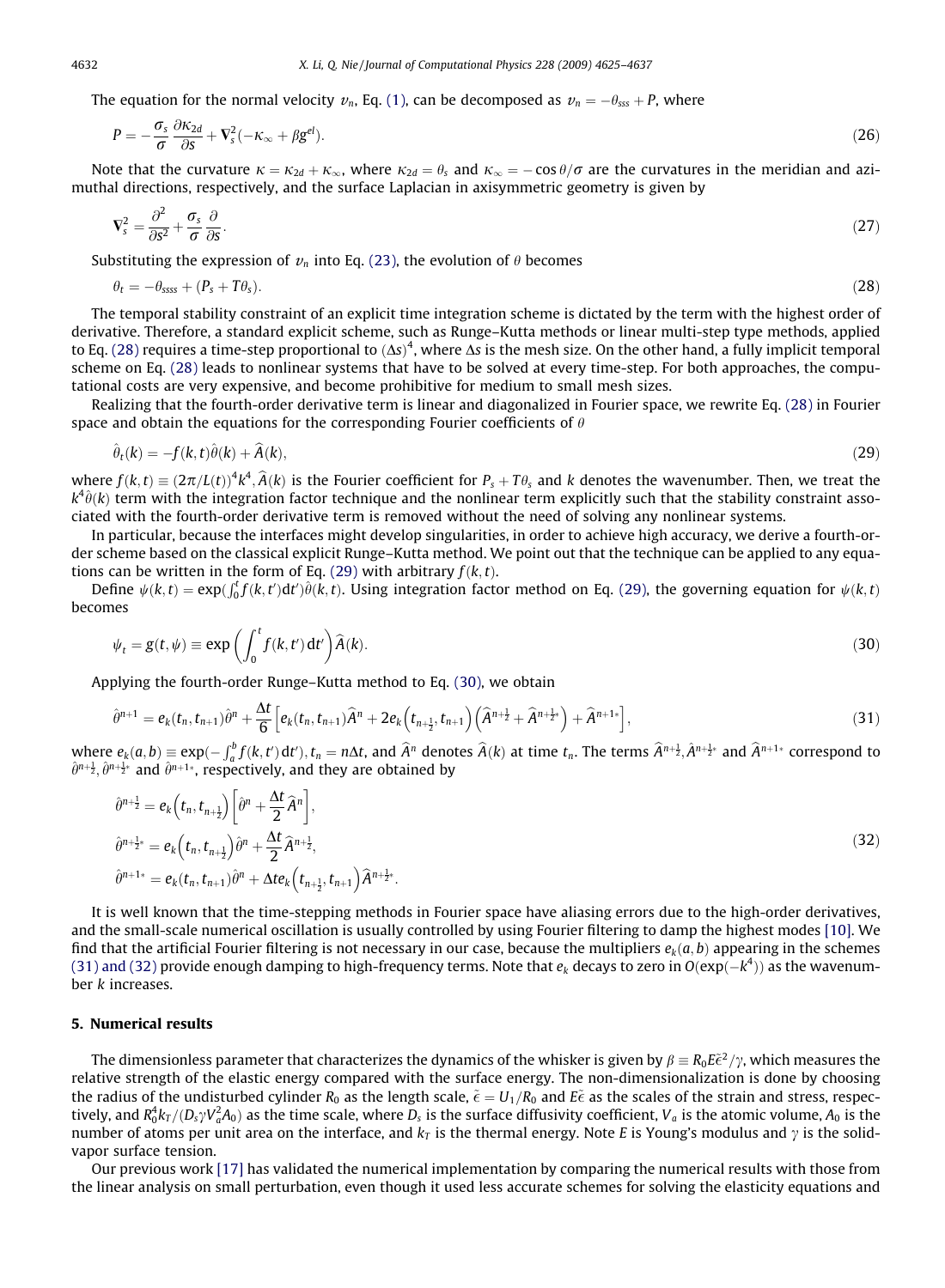<span id="page-8-0"></span>advancing in time. We have repeated the validation using the numerical methods presented in this work and the results agree with that of the linear theory well as in [\[17\].](#page-12-0) Next, we focus on presenting a numerical result that would have been impossible to obtain using less accurate schemes, such as in [\[17\]](#page-12-0). In particular, we study the existence and the form of finitetime singularity developed on the solid surface.

# 5.1. Without elasticity  $(\beta = 0)$

In absence of the applied stress,  $\beta = 0$ , evolution of the cylindrical surface with axisymmetric disturbances has been studied intensively (see [\[2\]](#page-12-0) and references therein). In this case, the surface diffusion drives unstable long-wave disturbances toward a finite-time pinchoff. Furthermore, it has been shown that the pinchoff is self-similar and the cylinder forms a cone with half-cone angle of  $46.0444^\circ$  when it collapses onto the axis of symmetry.

Because of the accurate schemes developed in this work, we are able to show the formation of singularity and, furthermore, that the predicted cone angle matches well with the results in previous work, based on our direct numerical simulation of the original fully nonlinear Eq. [\(1\)](#page-1-0).

In Fig. 2(a), we show a sequence of the solid surface profiles during the evolution. The initial shape is a sinusoidal per-In Fig.  $z(a)$ , we show a sequence of the solid surface profiles during the evolution. The finitial shape is a sinusoidal per-<br>turbation of a straight cylindrical cylinder, given by  $\sigma(x) = 1 + 0.1 \cos(x/\sqrt{2})$ . The result clear and the surface develops sharp curvatures at the minimum neck width. In our simulation, in order to save computational time, we start with 64 marker points  $(N_m = 64)$  and double the number of marker points whenever the evenly distributed points are not enough to resolve the high curvature area of the shape configurations. The inadequacy of the resolution can be also detected from the loss of conservation of the volume of the numerical solution. We double the number of marker points  $N_m$  when the relative change in the volume of the rod is larger than 10<sup>-7</sup> comparing with the volume at the start. For the numerical results in Fig. 2,  $N_m = 1024$  near the end of pinchoff.

To investigate whether a geometrical singularity develops and the form of the singularity (a cusp, a corner or other types of singularity), one needs to apply data fitting and extrapolation techniques based on the full simulation data close to the time of singularity formation. In Fig. 2(b)–(d), we plot the reciprocal of maximum plane curvature of the trace of the cylinder in the  $(x, y)$ -plane,  $1/\max \kappa_{2d}$ , the minimum neck width, and the half-cone angle near the pinchoff point as functions of time t. The numerical data are shown by the circular marks in the graphs. The dashed lines in the figures are the polynomials of degree two interpolating the last three data points (i.e., the numerical data at the times closest to the singularity formation time). Fig. 2(b) shows that the extrapolation from the interpolating polynomial predicts the curvature blows up, equivalently the singularity forms, at the estimated singularity time  $t_c = 4.53242$ . Using the interpolating polynomial for the minimum neck width based on the same three data sets, we obtain the extrapolated value of minimum neck width is 0.00326 at the singularity time  $t_c$  estimated from the curvature data. Theoretically, the cylinder forms cone as it collapse onto the axis of



Fig. 2. (a) A sequence of surface profiles for  $\beta = 0$  at times  $t = 0$  (the dotted line), 3.6 (the dashed line), 4.32 (the dash-dotted line) and 4.53168 (the solid line). (b) The reciprocal of the maximum plane curvature for the cylinder against the time, where the numerical results are indicated with the circles (o's) and the nonlinear least square form fit and quadratic polynomial interpolation and extrapolation are shown in solid and dashed lines, respectively. The solid diamond and square symbols are the singularity times where the maximum curvature is infinity, predicted by the least square and polynomial fits, respectively. (c) Same as (b) except that the minimum neck width is plotted. (d) Same as (b) except that the half-cone angle is plotted. The square symbol predicts the value of the angle at the estimated singularity time from the polynomial fit.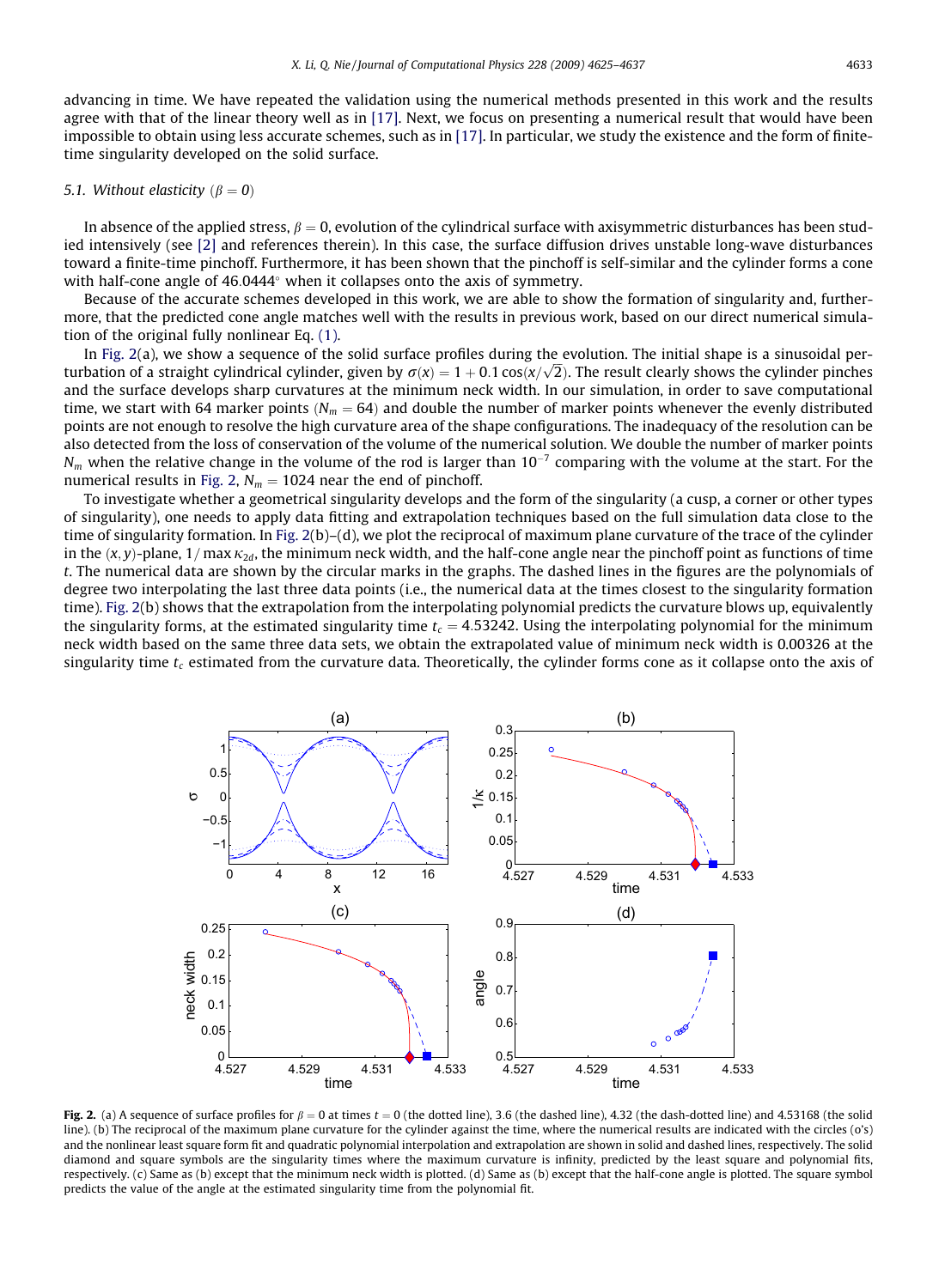<span id="page-9-0"></span>symmetry, i.e., the curvature becomes infinity as the minimum neck width reaches zero. Considering the interface is represented by 1024 marker points, our extrapolated value of the neck width at the estimated time when the curvature blows up, 0.00326, is rather accurate. Furthermore, the polynomial extrapolation from the cone angle data predicts the half-cone angle would be 0.8067 in radian or 46.22 $\degree$  at the time t<sub>c</sub>, which differs from the accurate estimate 46.0444 $\degree$  obtained from similarity solution by 0.4%.

In this case, we know the pinchoff process is self-similar, e.g. [\[2\].](#page-12-0) We also have performed the nonlinear least square fit of the form  $A^*(T_c-t)^p$  based on the last six data points in both [Fig. 2\(](#page-8-0)b) and (c). The least square fit from the curvature data, plotted using the solid line in [Fig. 2\(](#page-8-0)b), predicts the singularity time  $T_c = 4.53194$  and the power  $p = 0.2595$ . The form fit from the minimum neck width data predicts  $T_c = 4.53195$  and  $p = 0.2317$ , shown with the solid line in [Fig. 2\(](#page-8-0)c). The results from the least square fit are consistent in predicting the singularity time and the values of  $p$  are also close to the theoretical value  $1/4$ . Although the predicted values of the singularity time from the form fit  $T_c$  are slightly less than the one predicted from the polynomial fit  $t_c$ , the quadratic polynomial fit can be considered as a truncated Taylor expansion of the curvature and minimum neck width near the singularity time. Because the form of the cone angle near the pinchoff is unknown, we did not analyze the cone angle data using form fitting.

The consistency of the result is further checked by using  $N_m = 4096$  marker points and applying the same polynomial interpolation and extrapolation techniques as above. For this numerical resolution, we obtain the estimated minimum neck width at the singularity time, predicted by the blow-up of the plane curvature, is accurate to the fourth digit. In addition, we have used other data points near the end of simulation to perform the polynomial extrapolation and obtained almost the same results. Therefore, we simulate with  $N_m = 1024$  marker points in the numerical study of stressed solid surface diffusion, presented in the next section.

The consistency of our numerical results and the agreement with previous similarity solution [\[2\]](#page-12-0) suggest that our numerical methods are accurate for predicting singularity formation and exploring the singularity types. Importantly, we will use the exactly same numerical methods including the polynomial interpolation and extrapolation procedures in the unexplored stressed-solid case, discussed in the next subsection.

## 5.2. With elasticity  $(\beta > 0)$

In the presence of the elastic stress  $\beta > 0$ , we will show that the whisker does not collapse onto the axis but forms a finitetime singularity (a corner), starting with a perturbed cylinder. This result is in contrast with that of stress-driven instability in a two-dimensional semi-infinite solid where numerical evidence of cusp formation is shown by Spencer and Meiron [\[31\]](#page-12-0).

Our formulation of the applied stress on the whisker agrees with that in the linear studies [\[5,14\]](#page-12-0) up to the leading order. The linear analysis of Kirill et al. [\[14\]](#page-12-0) shows that, for the Poisson ratio  $v=\frac{1}{3}$  and the elastic parameter  $\beta=0.01$ , the most linearly unstable sinusoidal perturbation to the cylindrical whisker has the wavenumber very close to that of  $\beta = 0 : k = \frac{1}{\sqrt{2}}$ . We choose the initial configuration to be the straight cylinder perturbed by this sinusoidal wave:  $\sigma = 1 + 0.1 \cos(kx)$  with  $k = \frac{1}{\sqrt{2}}$ .

To save computational time, we start the simulation with 120 number of marker points on the interface, i.e.  $N_m = 120$ . We the simulation with 120 number of marker points on the interface, i.e.  $N_m = 120$ . We increase the spatial resolution by doubling the number of marker points  $N_m$  when the resolution is not adequate to represent the section of sharp curvature. We apply the following rule in determining when to double the number of points: (a) when



**Fig. 3.** Evolution of a cylindrical whisker using the initial profile  $\sigma = 1 + 0.1 \cos(kx)$  with the wavenumber  $k = \frac{1}{\sqrt{2}}$  (shown by the dotted line) and  $\beta = 0.01$ . The cross sections in the  $(x, y)$ -plane of the whisker are shown at the nondimensionalized time  $t = 3$  (the dashed line), 3.7 (the dash-dotted line), and 3.85672 (the solid line).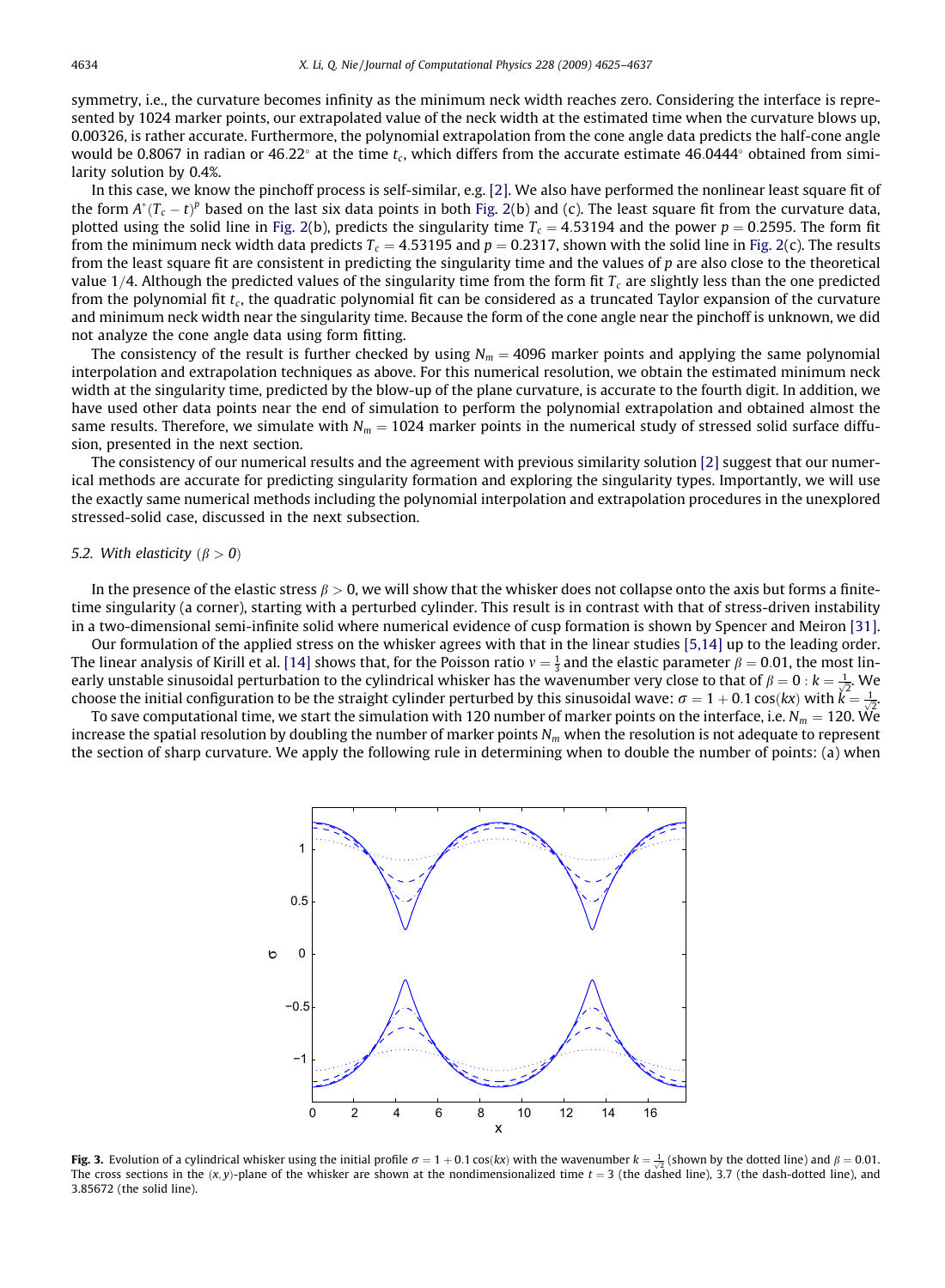<span id="page-10-0"></span>the change in the volume of the solid is greater than 0.01% of the original volume; or (b) when the change of the maximum curvature of the interface is larger than 0.1% after we double the number of marker points. In this case, the resolution is 960 marker points at the end of simulation.

The size of time-step  $\Delta t$  in the simulation is chosen to satisfy both the stability and accuracy constraints. Initially,  $\Delta t = 8 \times 10^{-4}$  for  $N_m = 120$ . To satisfy the stability condition alone, we need to reduce  $\Delta t$  by a factor of six when  $N_m$  is doubled. The factor would be sixteen if the stiffness of surface diffusion were not treated such as by the integration factor method with a fourth-order Runge–Kutta presented in Section 4.2. Because the shape develops a singularity in finite time, the dynamics become faster when it is close to the singularity time. In our simulation, to achieve high accuracy, we reduce the time-step  $\Delta t$  by a factor about ten when doubling  $N_m$ , controlling the local truncation error in time integration method. Near the end of the simulation, the time-step size is  $4 \times 10^{-7}$  while  $N_m = 960$ .

[Fig. 3](#page-9-0) displays the shape evolution of the whisker at times  $t = 3, 3.7$  and 3.85672, where two periods of the periodic cyl-Fig. 5 displays the shape evolution of the whisker at thies  $t = 3, 3.7$  and 3.83072, where two periods of the periodic cynneters in the simu-<br>inder are shown (the period in x-direction is  $2\sqrt{2}\pi$  in this case). The corr lation are  $v=\frac{1}{3}$  and  $\beta=0.01.$  The numerical results show that the neck of the whisker shrinks and the width increases where the whisker bulges initially. At later stages of the evolution, the whisker changes shape at a much faster pace near the section of small neck width than the other sections of the cylinder. As we will show below, the whisker develops a corner in finite time at the points of the minimum neck width,  $x_c = (2m + 1)\sqrt{2}\pi$  where m is an integer.

In order to show that the whisker develops a finite-time singularity before it collapses onto the axis of symmetry, we plot the reciprocal of the maximum plane curvature of the trace of the cylinder in the  $(x, y)$ -plane,  $1/max \kappa_{2d}$ , and the minimum neck width against time t as functions of time t in Fig. 4(b) and (c). The full simulation data, shown by the circular marks in the graphs, are chosen at times close to the singularity formation, and the quadratic polynomial interpolation using the last three data points are also shown by the dashed lines in the figures. Extrapolating the data based the polynomials, we estimate that the critical time that the singularity forms, i.e. the time that the plane curvature blows up, is approximately  $t_c$  = 3.85712. At the critical time, the minimum neck width is about 0.289, which is far away from zero, and much larger than the grid size on the interface ( $N_m = 960$  in this case). Fig. 4(c) suggests that the rate of neck thinning is finite as the corner forms. Our boundary integral method breaks down as a geometrical singularity forms and our results cannot predict the behavior of the evolution beyond the singularity formation. Again, note that we have used the same numerical procedure and the exactly same polynomial interpolation and extrapolation as in the case of no applied elastic stress  $\beta = 0$  with  $N_m = 1024.$ 



Fig. 4. (a) The close-up of the snapshots near the singularity at times  $t = 3.8562$  (the dash-dotted line), 3.85664 (the dashed line) and 3.85672 (the solid line). (b) The reciprocal of the maximum plane curvature for the cylinder against the time, where the full simulation data are indicated with the circles (o's) and the polynomial fit and the nonlinear least square form fit are shown in dashed and solid lines, respectively. The solid square and diamond symbols are the singularity times where the maximum curvature is infinity, estimated from the polynomial fit and the least square form fit, respectively. (c) Same as (b) except that the minimum neck width is plotted. The square symbol indicates the extrapolated value of the minimum neck width at the estimated singularity time from the polynomial fit. (d) Data points in (a) are used for the angle of the corner. The square symbol predicts the value of the angle at the estimated singularity time from the polynomial fit.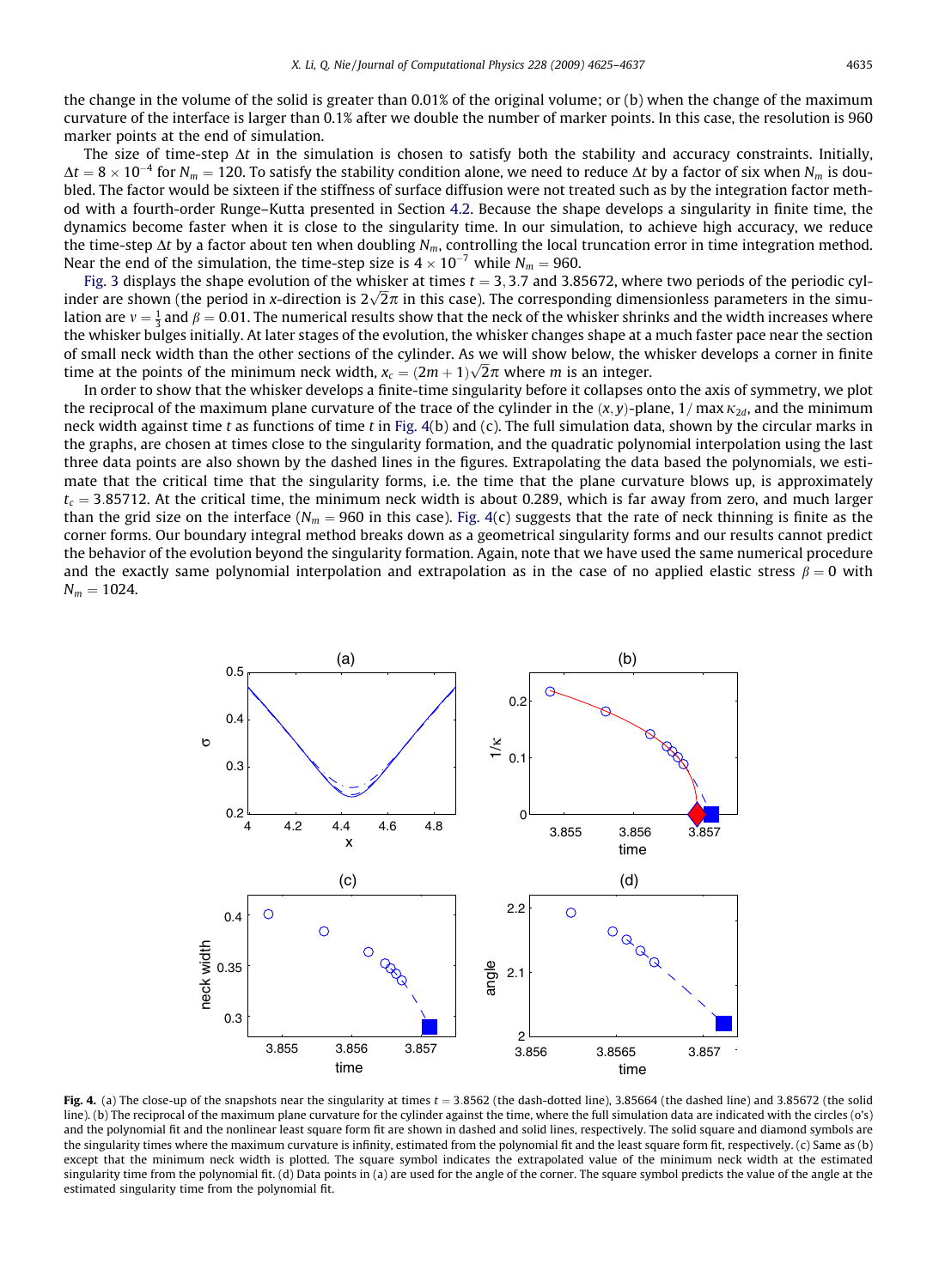<span id="page-11-0"></span>Since there is no known self-similar theory for this case, we present only the form fitting for the data  $1/max \kappa_{2d}$  shown in [Fig. 4](#page-10-0)(b). Assuming the form of  $A(T_c-t)^p$  as before, the nonlinear least square fit predicts the singularity time  $T_c = 3.85692$ shown with the solid line in [Fig. 4\(](#page-10-0)b) and the power  $p = 0.3805$ . Since the value of the singularity time estimated from the form fitting  $T_c$  is smaller than that from polynomial extrapolation  $t_c$ , the result suggests that minimum neck width remain nonzero when the surface develops the geometric singularity. Although the estimated singularity times are different from the different data fitting methods, the qualitative conclusion on whether the solid pinches off are consistent.

Next, we show the solid surface forms a corner instead of other types of singularities. [Fig. 4\(](#page-10-0)a) displays a series of close-up snapshots near the point  $x_c$  where the singularity forms. The plots suggest that the trace of the cylinder in the  $(x, y)$ -plane develops a corner at  $x_c$ . We estimate the angle of the corner as follows. We first measure the angle of rounded corner by fitting straight lines nearby but away from the tip of the corner  $x_c$  at times close to singularity formation, as shown by the circular symbols in [Fig. 4](#page-10-0)(d). Then, we fit a polynomial of degree two using these angles (shown as the solid line in [Fig. 4\(](#page-10-0)d)) and extrapolate at the estimated singularity time  $t_c = 3.85712$  (shown as the dashed line and the square symbol). The predicted value of the corner angle is about 2.02 in radian or 116 $\degree$ , based on the same numerical procedures used for the case of absence of elasticity  $\beta = 0$ .

# 5.3. Conclusions

In this study, we have presented an extrapolation method along with a modified alternating point quadrature for developing high-order boundary integral methods in axisymmetric domains. Although the method has been applied to solving the axisymmetric elasticity system, it can be extended to other systems where boundary integral techniques are applicable, for instance, interfacial systems in Stokes flows.

We also have presented a new method for accelerating the slowly convergent infinite series for calculation of the periodic Green's functions. The computational cost in evaluating Green's functions usually is dominant in the overall cost of a boundary integral method, especially for axisymmetric domains and periodic configurations. Further investigation on devising faster algorithms for calculating the complicated Green's functions is warranted.

We have employed the developed high-order and efficient numerical methods to study the singularity formation due to surface diffusion. It is important to note that the full nonlinear evolution equation is simulated in this study without assumptions on the form of solution, except restricting the interface to be the axisymmetric. In absence of stress, the methods are capable of reproducing the well-known pinchoff of the cylinder, and predicting accurately the form of the singularity, i.e. the cone formation at the point of pinchoff. With the applied uni-axial stress, we have found that the cylinder forms a corner before it collapses onto the axis of symmetry. It would be interesting to further investigate the dependence of the corner angle on the relative magnitude of applied stress.

# Acknowledgments

The work was partially supported by NSF DMS-0511411 (X.L.) and NSF DMS-0511169 (Q.N.). This material was based upon work partially supported by the National Science Foundation under Grant DMS-0635449 to the Statistical and Applied Mathematical Sciences Institute. Any opinions, findings, and conclusions or recommendations expressed in this material are those of the authors and do not necessarily reflect the views of the National Science Foundation.

## Appendix A. Axisymmetric Green's functions

We obtain the axisymmetric Green's functions  $Q_{\alpha\beta\gamma}$  and  $M_{\alpha\beta}$  by integrating the free-space Green's functions for isotropic elasticity with respect to the polar angle  $\phi$ . For the points  $\mathbf{x} = (x_1, \sigma_x, 0)$  and  $\mathbf{y} = (y_1, \sigma_y, 0)$  in cylindrical coordinates, the axisymmetric Green's functions associated with displacement are given by

$$
M_{xx}(\mathbf{y} - \mathbf{x}) = \frac{\sigma_y}{16\pi\mu(1 - v)} [(3 - 4v)I_{10} + \hat{x}^2 I_{30}],
$$
  
\n
$$
M_{x\sigma}(\mathbf{y} - \mathbf{x}) = \frac{\sigma_y \hat{x}}{16\pi\mu(1 - v)} [\sigma_y I_{31} - \sigma_x I_{30}],
$$
  
\n
$$
M_{\sigma x}(\mathbf{y} - \mathbf{x}) = \frac{\sigma_y \hat{x}}{16\pi\mu(1 - v)} [\sigma_y I_{30} - \sigma_x I_{31}],
$$
  
\n
$$
M_{\sigma\sigma}(\mathbf{y} - \mathbf{x}) = \frac{\sigma_y}{16\pi\mu(1 - v)} [(3 - 4v)I_{11} + (\sigma_y^2 + \sigma_x^2)I_{31} - \sigma_y \sigma_x (I_{30} + I_{32})],
$$
\n(33)

where  $\hat{x} = y_1 - x_1$  and the integrals  $I_{mn}$  are defined by

$$
I_{mn}(\hat{x}, \sigma_y, \sigma_x) = \int_0^{2\pi} \frac{\cos^n \phi}{\left[\hat{x}^2 + \sigma_y^2 + \sigma_x^2 - 2\sigma_y \sigma_x \cos \phi\right]^{m/2}} d\phi.
$$
 (34)